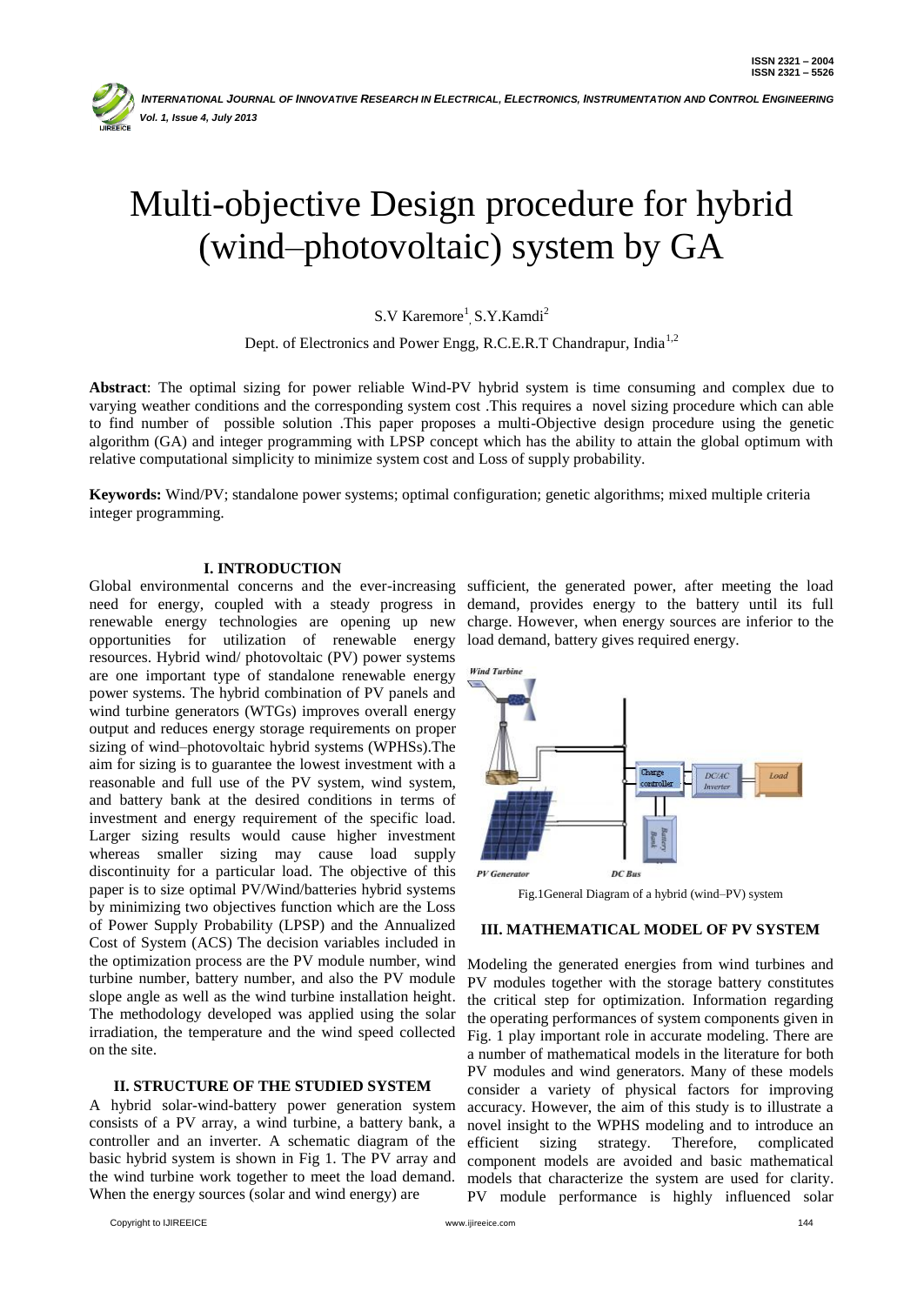radiation and PV module temperature. A simplified simulation model (Zhou et al., 2007) with acceptable precision is used to estimate the actual performance of PV

$$
P \mod ule = \frac{\frac{V_{\alpha}}{mppp * KT/q} - \ln(\frac{Voc}{mmpp KT/q} + 0.72)}{1 + \frac{V_{\alpha}}{mppp * KT/q}} * (1 - \frac{Rs}{Voc/_{ISC}})
$$
  
\*  $Isco(G/G0)^{\alpha} * \frac{Voc}{1 + \beta \ln(G/G0)} * (To/T)^{\gamma}$ 

modules under varying operating conditions. Five parameters  $(\alpha, \beta, \gamma,$  Rs and  $\eta$ mpp) are introduced to take account for all the nonlinear effects of the environmental factors on PV module performance. Using the definition of fill factor, the maximum power output delivered by the PV module can be written as

where mpp is the ideality factor at the maximum power point  $(1 <$   $\eta$ mpp  $<$  2), because the PV systems are usually equipped with a maximum power point tracker to maximize power output, it is reasonable to believe that the PV module working states will stay around the maximum power point. Therefore, mmp is used to present the ideality factor of the PV module. K is the Boltzmann constant  $(1.38\times10-23)$  J/K); T is the PV module temperature, K; q is the magnitude of the electron charge  $(1.6\times10-19)$  C; Rs is the series resistance, ohm;  $\alpha$  is the factor responsible for all the nonlinear effects that the photocurrent depends on;  $\beta$  is a PV module technology specific-related dimensionless coefficient (Van Dyk et al., 2002); and  $\gamma$  is the factor considering all the nonlinear temperatur–voltage effects. if a matrix of Ns · Np PV modules is considered, the maximum power output of the PV system can be calculated by

$$
Ppv = Np * Ns * P \mod{ule * \eta mppt * \eta oth}
$$

Where mpp is efficiency of the maximum power point tracking, noth is the factor representing the other losses such as the loss caused by cable resistance, accumulative dust, etc. Thus, once the solar radiation on the module surface and the PV module temperature are known, the for simplicity. power output of the PV system can be predicted.

Table no.1 Parameter estimation results for the PV module performance

| <b>IPTY</b> |  | ., | n moo | Rs(O) |
|-------------|--|----|-------|-------|
|             |  |    |       |       |

$$
WindPower = \frac{1}{2} \rho Av^3 \quad \dots \text{Equ.2}
$$

Where v is the wind speed at the wind turbine height HWT, m/s; vr is the wind speed measured at the reference height Hr,  $m/s$ ; and the parameter  $\xi$  is the wind speed power law coefficient. The value of the coefficient varies from less than0.10 for very flat land, water or ice to more than 0.25 for heavily forested landscapes.



**V.BATTERY MODEL**

The battery bank, which is usually of the lead-acid type, is used to store surplus electrical energy, to regulate system voltage and to supply power to load in case of low wind speed and/or low solar conditions. Lead-acid batteries used in hybrid solar–wind systems operate under very specific conditions, and it is often very difficult to predict when energy will be extracted from or store in battery. Most battery models mainly focus on three different characteristics, i.e. the battery state of charge (SOC) as well as the floating charge voltage (or the terminal voltage) and the battery life time. In this paper only the battery state of charge (SOC) is taken between 0.7 to 0.9

# **VI.RELIABILITY BASED LPSP CONCEPT**

A reliable electrical power system means a system has sufficient power to feed the load demand during a certain period or, in other words, has a small loss of power supply Probability (LPSP). LPSP is defined as the probability that an insufficient power supply results when the hybrid system (PV array, wind turbine and battery storage) is unable to satisfy the load demand (Yang et al., 2003).It is given as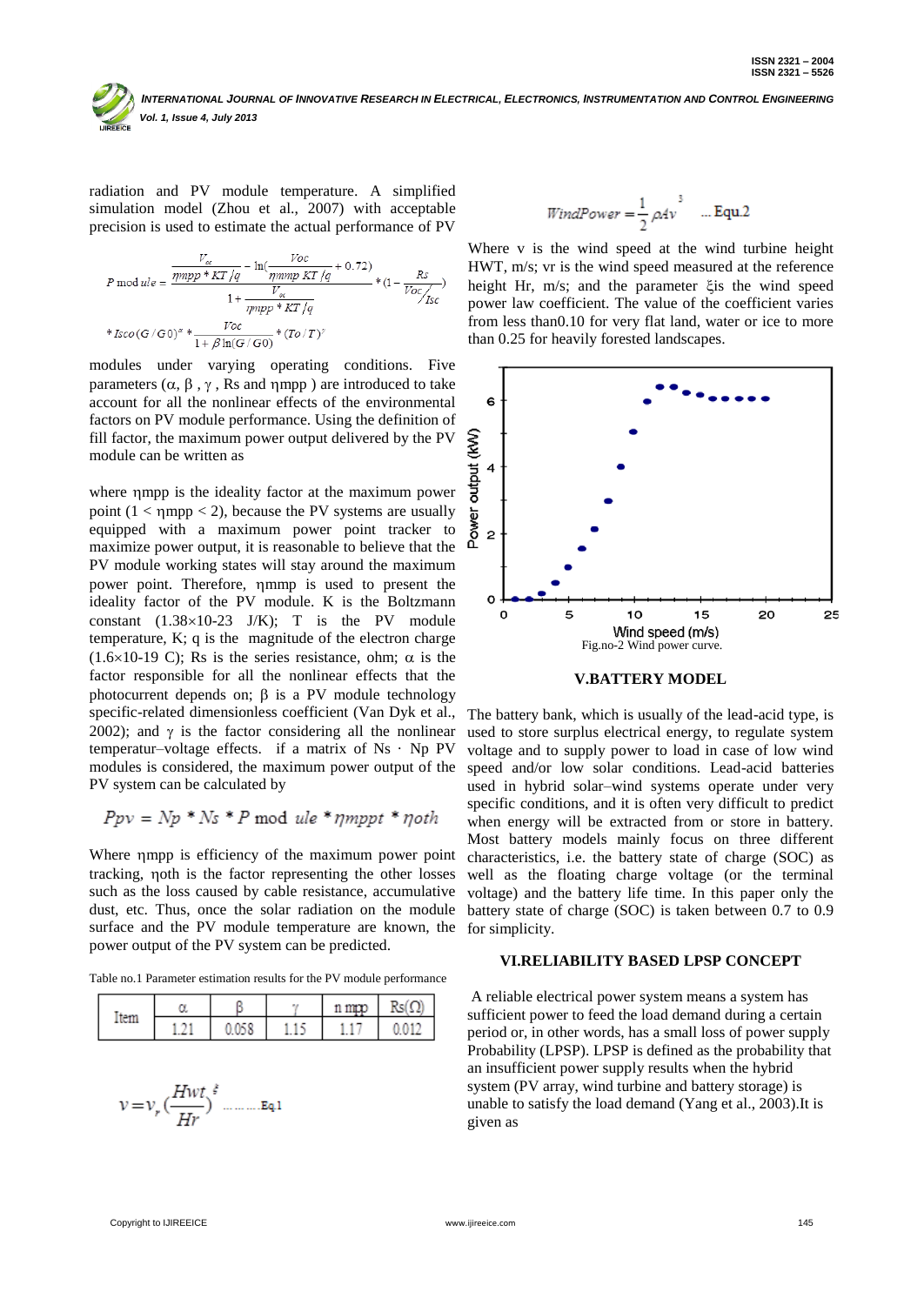$$
LPSP = \frac{\sum_{i=0}^{T} Power failure}{T}
$$
  
 
$$
LPSP = \frac{\sum_{i=0}^{T} Poweravailable - Powerneede d}{T}
$$

### **VII. ECONOMICAL MODEL BASED ON ACS CONCEPT**

The economical approach, according to the concept of annualized cost of system (ACS) is developed to be the best benchmark of system cost analysis in this study. According to the studied hybrid solar-wind- battery system, the annualized cost of system is composed of the annualized capital cost Cacap, the Annualized maintenance cost Camain and the annualized replacement cost Carep

ACS=Cacap(PV+Wind+Bat+Tower+Other)+Carep(Bat)+ Ca main(PV+Wind+Bat+Tower+Others

## **VIII.GENETIC ALGORITHMS**

Genetic algorithm (GA) based optimization is proposed for optimization. A GA is a search technique categorized as global search heuristics. It is used for finding exact or approximate solutions to optimization problems. A GA is implemented as a computer simulation in which a population of candidate solutions to an optimization problem (called individuals) evolves towards better solutions. The technique is inspired by evolutionary biology phenomena like inheritance, mutation, selection, and crossover (also called recombination).

# **IX. SYSTEM OPTIMIZATION MODEL WITH GENETIC ALGORITHM**

The following optimization model is a simulation tool to obtain the optimum size or optimal configuration of a hybrid solar–wind system employing a battery bank in terms of the LPSP technique and the ACS concept by using a genetic algorithm and multi integer programming as shown below.

1. Input Wind speed, solar radiation and Temperature.

2. Select Set of  $\beta$ and Wind turbine height by GA with initial population of 10 values.

3.Assuming Sets of 20 combination of Npv,Nwt,Nbat basis on targeted cost.

4. Calculation of power generated for recorded values of  $\beta$ and Tower height.

5.Save record of Power generated for Various values of Slop angle and Tower height for EachSelected set of Npv,NBat,Nwt.

The decision variables included in the optimization process are the PV module number NPV, wind turbine number NWT, battery number Nbat, PV module slope

Copyright to IJIREEICE www.ijireeice.com 146

angle  $\beta$  and wind turbine installation height HWT. A year of hourly data including the solar radiation on the horizontal surface, ambient air temperature, wind speed and load power consumption are used in the model. The initial assumption of system configuration will be subject to the following inequalities constraints.

Min(Npv, Nwind, Nbat) 20 Hlow≤Hwt ≤Hhigh  $0^0 \leq \beta' \leq 90^0$ 

## **X.RESULT**

The proposed method has been applied to hybrid project which supply 3.5 KW AC load. To find optimum sizing The technical characteristics of the PV module and battery as well as the wind turbines power curve used in the studied project are given in Tables 5 and 6 and Fig. 2.The The values taken for Average monthly solar radiation on the horizontal plane and the wind speed (30 m above the ground) distribution probability is plotted in Fig. 3.

Optimal sizing results for the hybrid solar–wind system for  $LPSP = 1\%$  and 2%

Table No.3

| Loss of Power Supply<br>Probability LPSP (%) | 1%            | 2%            |
|----------------------------------------------|---------------|---------------|
| Number of PV<br>modules                      | 35            | 28            |
| Number of Wind<br>turbines                   |               |               |
| Number of batteries                          | 10            |               |
| Annualize Cost<br>System                     | 17,750U<br>SD | 16,980<br>USD |
| Heght of Wind turbine                        | 45m           | 43m           |
| Slope angle                                  | 37            | 37            |